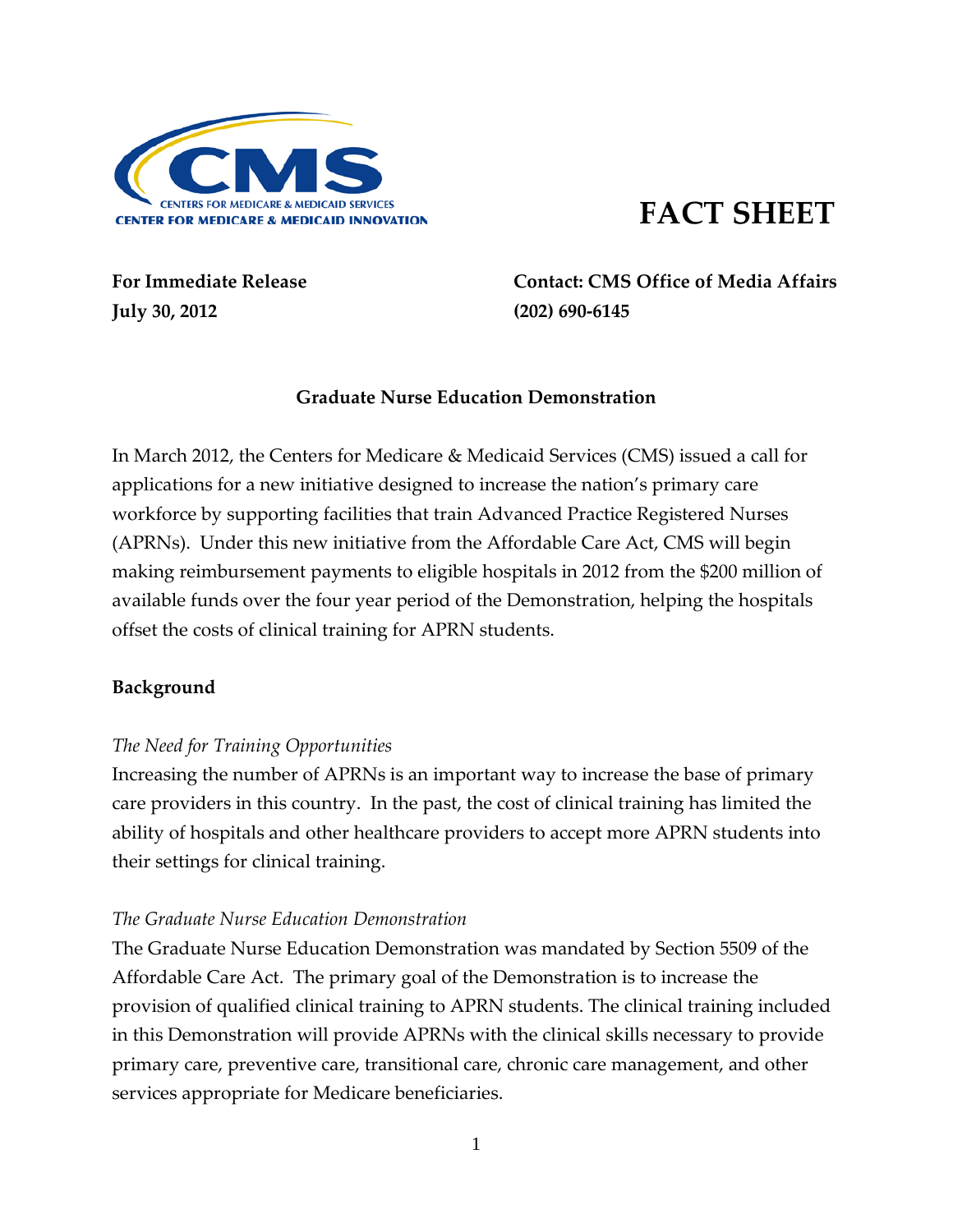The Demonstration will be operated by the Center for Medicare and Medicaid Innovation (Innovation Center). The Innovation Center was created by the Affordable Care Act to test innovative payment and service delivery models to reduce expenditures while preserving or enhancing the quality of care.

# **Demonstration Design**

Under the Graduate Nurse Education Demonstration, CMS will provide reimbursement to up to five eligible hospitals for the reasonable cost of providing clinical training to APRN students added as a result of the Demonstration. Hospitals participating in the Demonstration must partner with accredited schools of nursing and non-hospital community-based care settings. Under certain circumstances, hospitals participating in the demonstration may also partner with other hospitals in an effort to expand the number of APRN students trained. The Demonstration is expected to run for four years.

Payments to the participating hospitals will be linked directly to the number of additional APRNs that the hospitals and their partnering entities are able to train as a result of their participation in the Demonstration. The payment will be calculated on a per-student basis, comparing previous enrollment levels in APRN training programs with enrollment under the Demonstration.

The need for primary care access is especially critical in underserved areas of the country. CMS not only aims to increase the overall number of primary care providers, but also aims to bring new primary care access to underserved areas of the country. Hospitals participating in the Demonstration must partner with two or more community-based care settings and must conduct at least half of clinical training in such settings. These settings may include Federally Qualified Health Centers or Rural Health Clinics. Students receiving training funded by the Demonstration will be encouraged to practice in non-hospital settings, including in underserved areas of the country.

# **Participants**